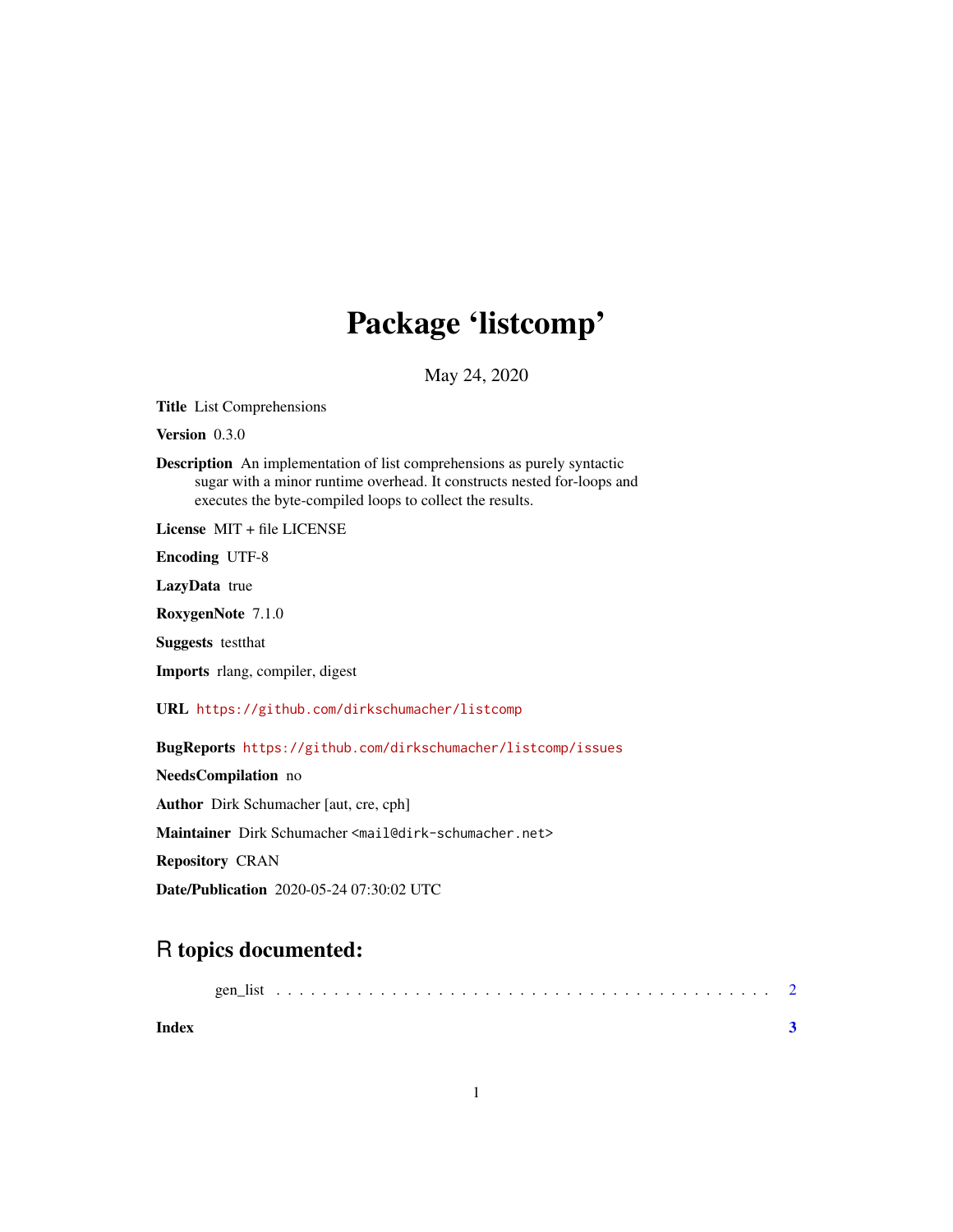<span id="page-1-0"></span>

#### Description

Create lists of elements using an expressive syntax. Internally nested for-loops are created and compiled that generate the list.

#### Usage

gen\_list(element\_expr, ..., .compile = TRUE)

#### Arguments

| element_expr | an expression that will be collected                                                                                                                                                        |
|--------------|---------------------------------------------------------------------------------------------------------------------------------------------------------------------------------------------|
| .            | either a logical expression that returns a length 1 result. A named list of equal<br>length sequences that are iterated over in parallel or a named parameter with an<br>iterable sequence. |
| .compile     | compile the resulting for loop to bytecode before val                                                                                                                                       |

#### Details

For parallel iterations all elements in the list need to be of equal length. This is not checked at runtime at the moment.

#### Value

A list of all generated values. The element-type is determined by the parameter element\_expr.

#### Examples

```
gen_list(c(x, y), x = 1:10, y = 1:10, x + y == 10, x < y)
z < -10gen_list(c(x, y), x = 1:10, y = 1:10, x + y == !!z, x < y)
# it is also possible to iterate in parallel by passing a list of
# sequences
gen_list(c(x, y), list(x = 1:10, y = 1:10), (x + y) %in% c(4, 6))
```